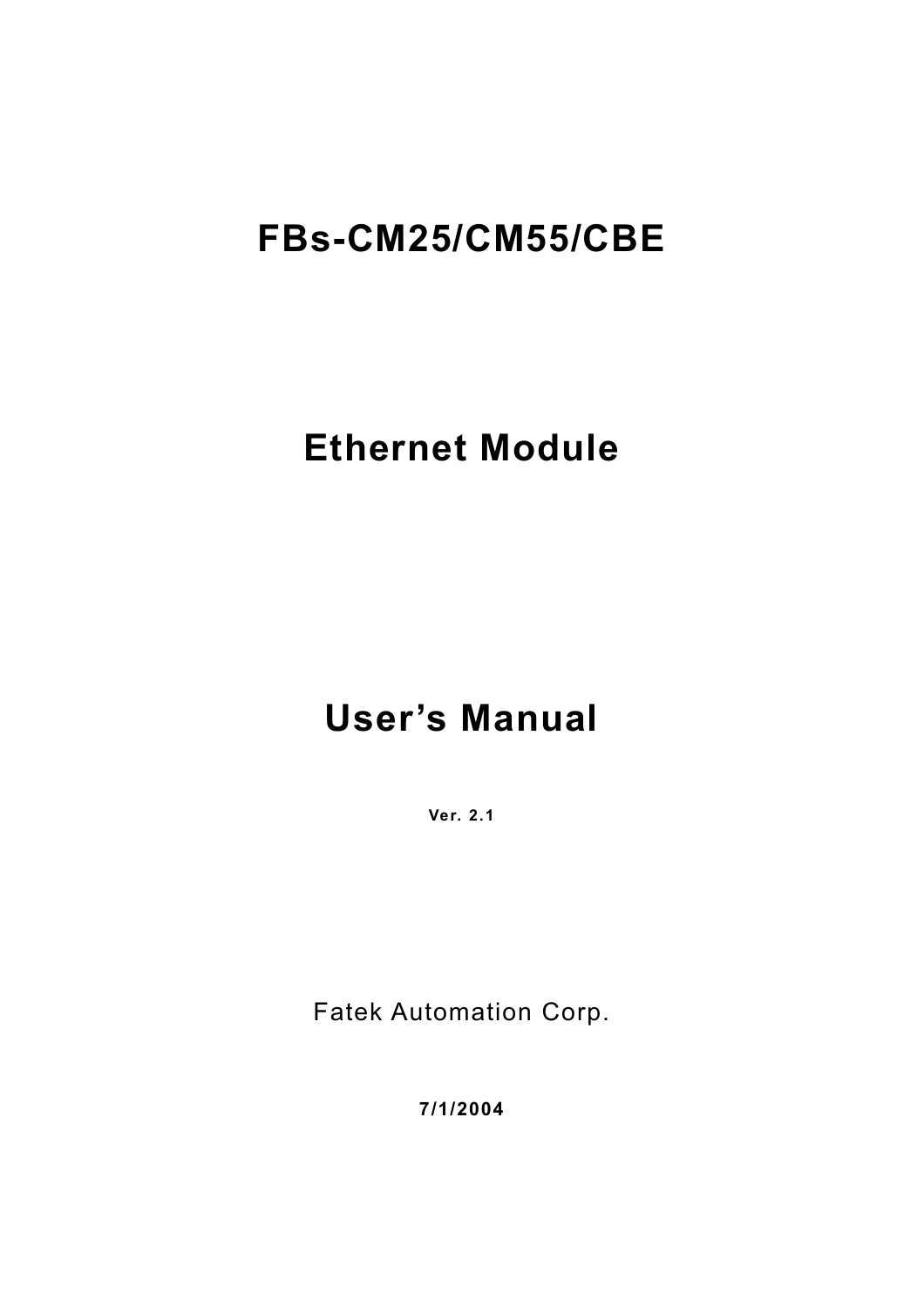| 1 <sub>1</sub>   |     |                                                        |  |
|------------------|-----|--------------------------------------------------------|--|
| 2 <sub>1</sub>   |     |                                                        |  |
|                  | 2.1 | Serial Communication Connector(FBS-CM25E/CM55E only) 2 |  |
|                  |     |                                                        |  |
| 3.               |     |                                                        |  |
| $\overline{4}$ . |     |                                                        |  |
| 5 <sub>1</sub>   |     |                                                        |  |
|                  |     |                                                        |  |
|                  |     |                                                        |  |
|                  |     |                                                        |  |
|                  |     |                                                        |  |
|                  |     |                                                        |  |
|                  |     |                                                        |  |
|                  |     |                                                        |  |
|                  |     | 5.3.1 Configuration Software and its Function 12       |  |
|                  |     |                                                        |  |
|                  |     |                                                        |  |
|                  |     |                                                        |  |
|                  |     |                                                        |  |
|                  |     |                                                        |  |
|                  |     |                                                        |  |
|                  |     |                                                        |  |
|                  |     |                                                        |  |
|                  |     |                                                        |  |
|                  | A   |                                                        |  |
|                  | B   |                                                        |  |
|                  | C   |                                                        |  |
|                  | D   |                                                        |  |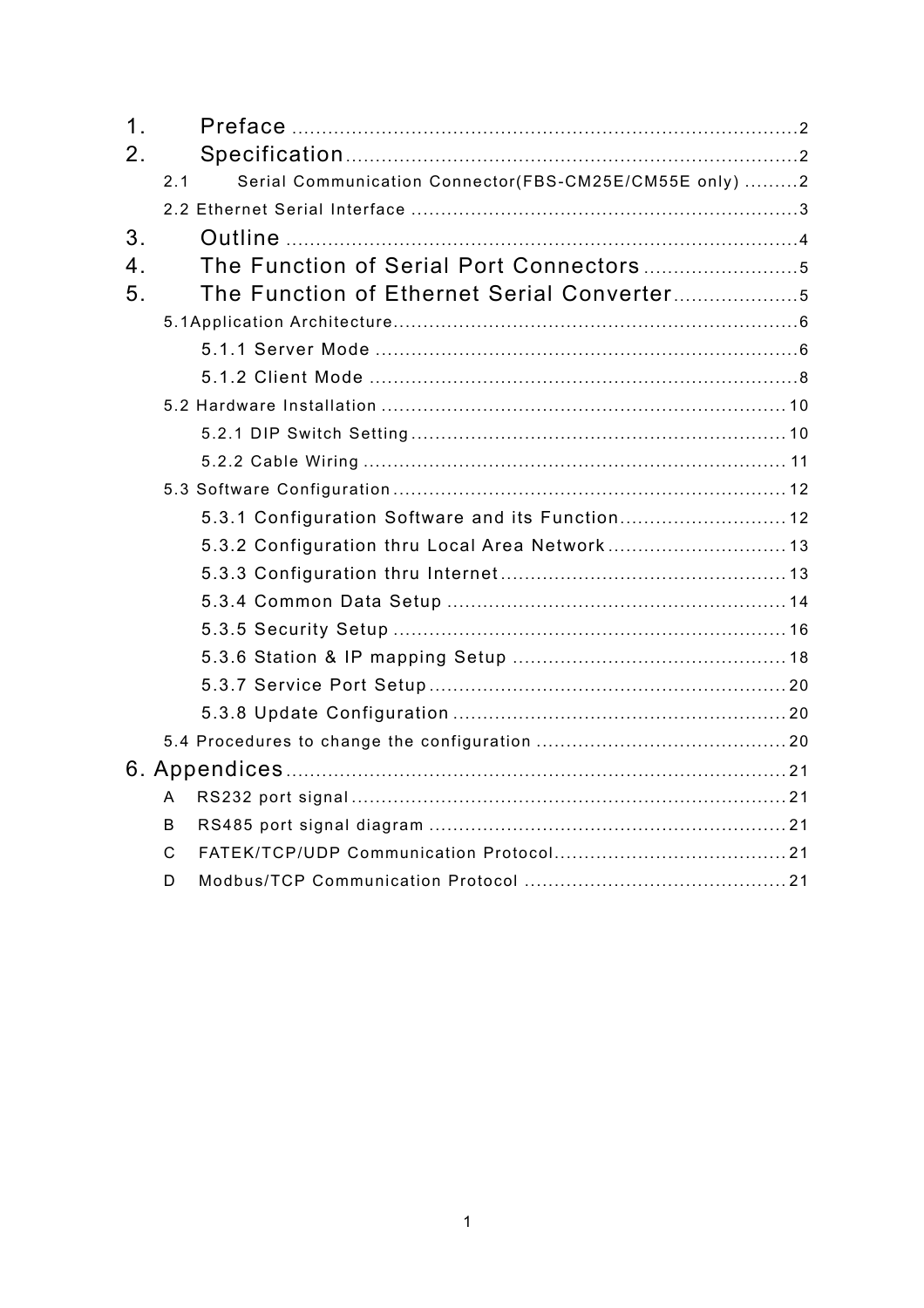# **1. Preface**

The network communication with its flexible connectivity and mobility can easily penetrate the barrier of the information island. Though at early days, most of the network systems are deployed in commercial environment, but as the evolution of the manufacture technology, the requirement of CIM/CAM is prevailing. To reach this goal how to provide a reliable and accessible medium is a key. Because the network communication has the characteristics as demand, so can be found nowadays in the industrial segment and used to bridge the communication between the management level and field level. To meet this trend, FATEK provides a series of Network interface modules, with which an economic and effective network solution for FATEK FBs-PLC can be obtained. Besides the network function, some of the modules also provide an additional serial communication port for application.

# **2. Specification**

# **2.1 Serial Communication Connector(FBs-CM25E/CM55E only)**

2.2

| Module         | Port     | Signal Type   | <b>Connector</b> | Power <sub>1</sub> |
|----------------|----------|---------------|------------------|--------------------|
|                | port3    | RS232         | DB9M             |                    |
| FBs-CM25       | port4    | RS485         | Euro. 3pin Con.  | 200ma              |
|                | Ethernet | $10$ Base $T$ | Euro. 4pin Con.  |                    |
|                | port3    | RS485         | Euro. 3pin Con.  |                    |
| FBs-CM55       | port4    | RS485         | Euro. 3pin Con.  | 200ma              |
|                | Ethernet | $10$ Base $T$ | Euro. 4pin Con.  |                    |
| <b>FBs-CBE</b> | Ethernet | $10$ Base $T$ | RJ45             | 150ma              |

Note 1: Powered by CPU module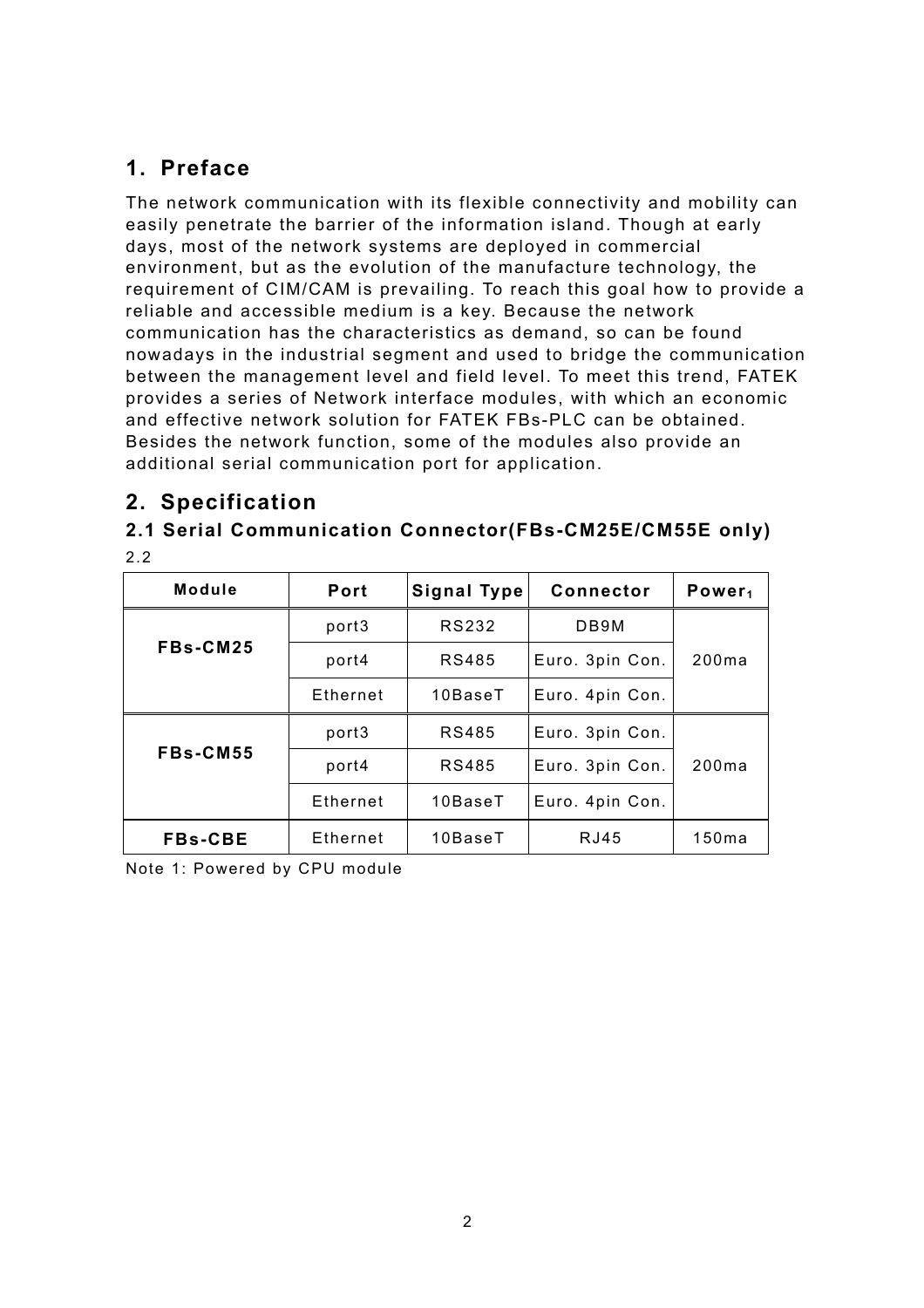## **2.2 Ethernet Serial Interface**

| <b>Characteristics</b>    | <b>Description</b>                                |
|---------------------------|---------------------------------------------------|
| Network Interface         | 10BaseT, IEEE 802.3                               |
| Transmission<br>Protocol  | TCP, UDP, IP, ARP                                 |
| Application Protocol      | FACON/TCP/UDP, Modbus/TCP                         |
| Indicators                | Link LED, Transmit LED<br>Receive LED             |
| Signal Connector          | Euro. 4pin Connector                              |
|                           | Port4(CM25E/CM55E)                                |
| <b>CPU Connected Port</b> | Port1 & Port2(CBE)                                |
| <b>CPU Connected</b>      | 9600,19200,38400,57600,115200,230400(CM25E/CM55E) |
| Speed                     | 115200(CBE)                                       |
| Security Mechanism        | Authorized IP                                     |
| Authorized IP Group       | 10                                                |
| Port Map group            | 18                                                |
| Configuration Tool        | Windows-based configuration software              |
| <b>TCP Connections</b>    | Max. 8 connections simultaneous                   |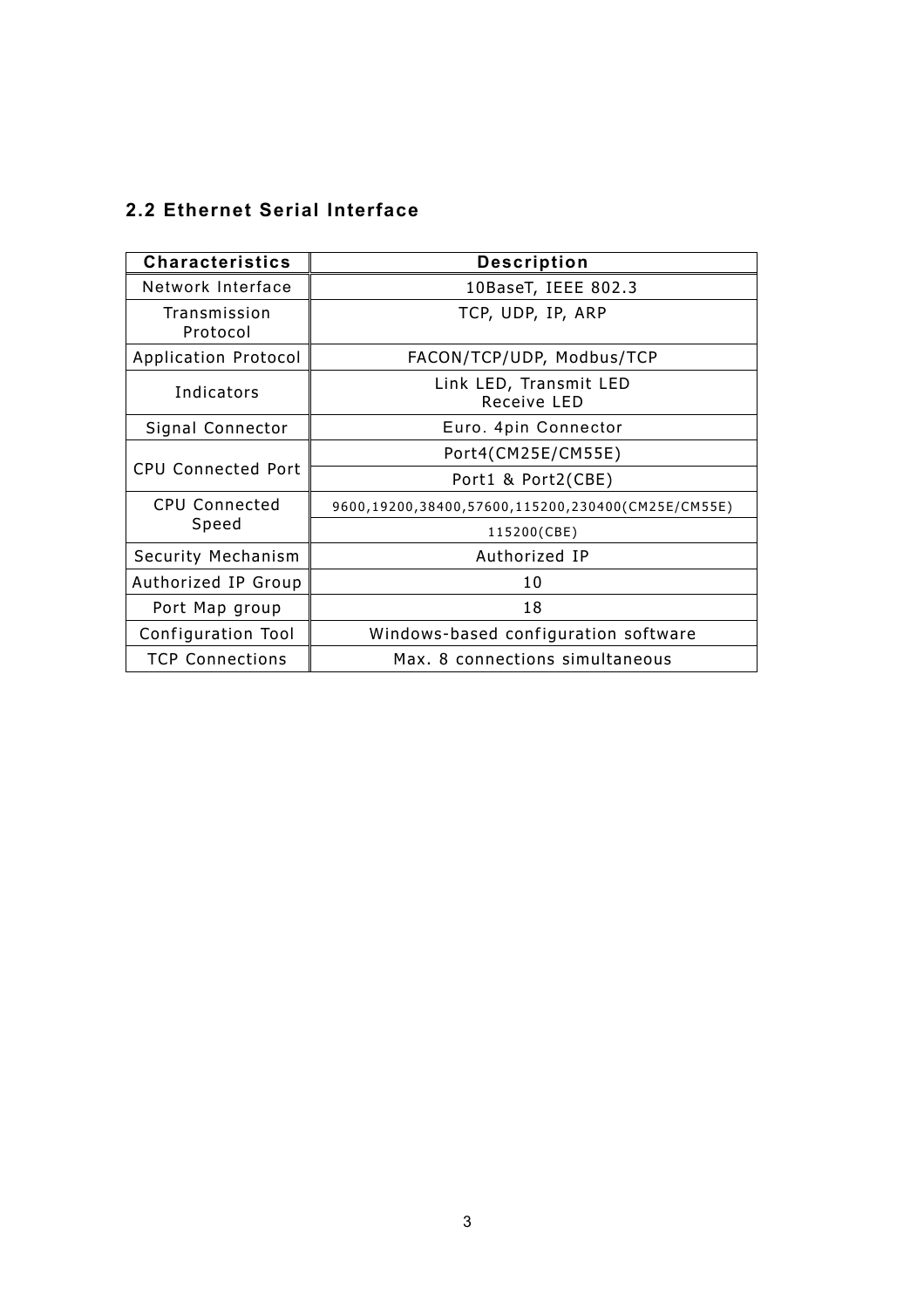## **3. Outline**

The outline of FBs-CM25E/CM55E module is shown below



and described at follow:

- 1 **Ethernet connector**: To meet the anti-vibration requirement of industrial environment, instead of using regular RJ-45 connector but using Euro. 4 pin plug connector.
- 2 **port4 connector**: The signals in this connector is RS485 level.
- 3 **port3 connector**: The signals in this connector can be RS232(CM25E) or RS485(CM55E). This port is a general purpose communication port

#### 4 **Network indicators**:

- LINK: Lit, when the Ethernet cable is properly working.
- RX: Lit, when detecting a signal activity of the Ethernet.
- TX: Lit, when the module is sending a message into the Ethernet.
- 5 **Serial port status indicators**:
	- RX: Lit, when detecting a signal activity of the serial port.
	- TX: Lit, when the module is sending a message into the serial port.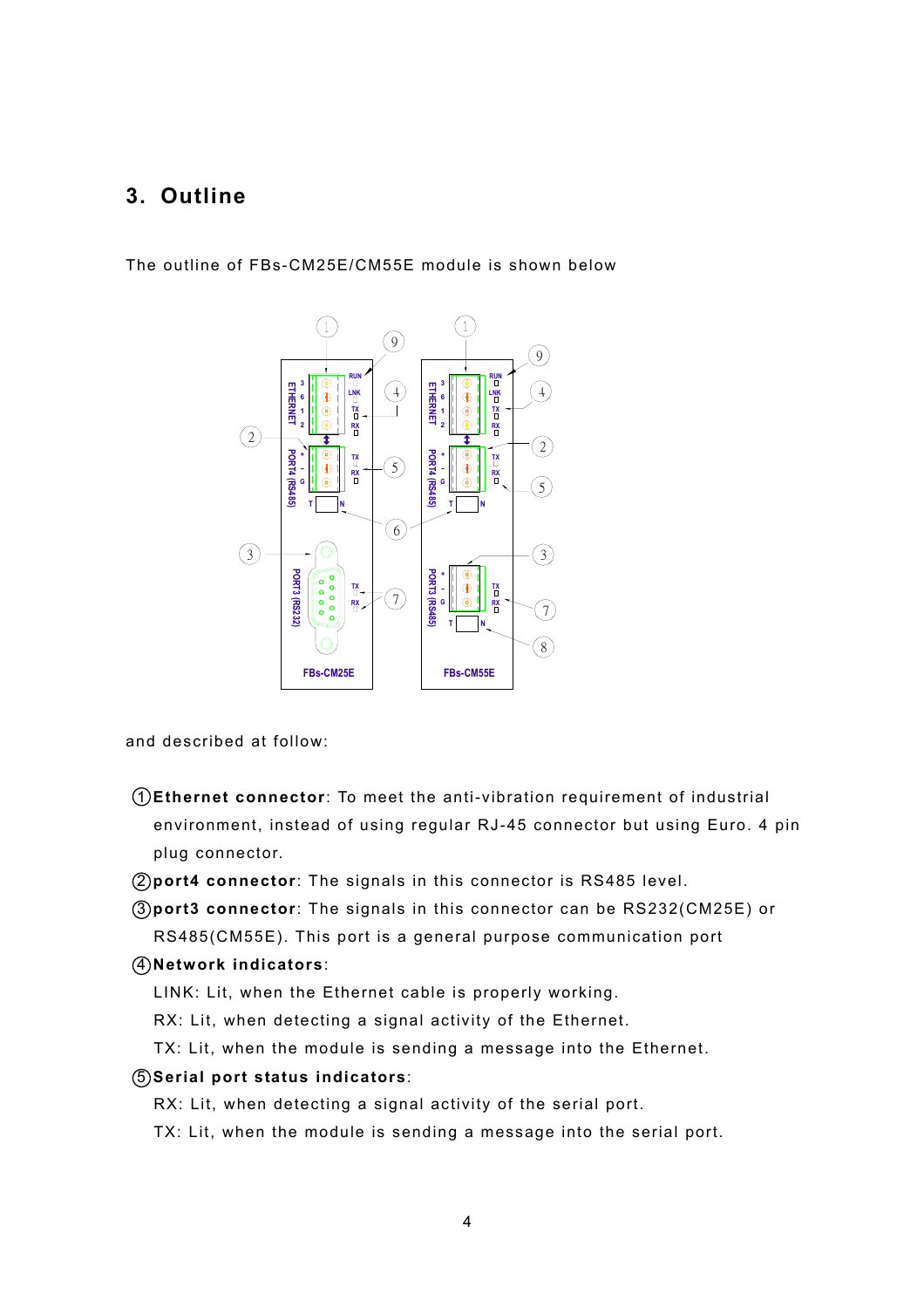# **4. The Function of Serial Port Connectors**

## **Port3 Connector:**

The signal level of Port3 connector is of RS232(CM25E) or RS485(CM55E). This port can be treated as a general communication port of CPU module and used for peripheral applications.

## **Port4 Connector:**

The signal level of Port4 connector is of RS485(CM55E). The main function of this port is to couple the Ethernet signal to CPU module, this port also can be treated as a general communication port of CPU module and used for peripheral applications. Whenever the FBs-CMX5E module receive a data packet from the Ethernet interface, the same data packet also will appear at this port(Ethernet to serial port conversion). On the contrary, if a data packet is received at this port and the destination is due for network (by lookup mapping table), it will also appear at Ethernet network. Because the multi-drop characteristic of RS485 interface, install one FBs-CMX5E can provide more than one PLC to hook on Ethernet.

# **5. The Function of Ethernet Serial Converter**

The operation principle of Ethernet serial converter is to take this module as interface and receive all the messages from network that intend to the PLCs managed by this module then convert it to the serial signal that can be accepted by PLC and transmit it thru port4. The operation is completely transparent, in other words, The CPU cannot distinguish the message is from local or network, the reply message is the same with normal RS232communication. When the FBs-CMX5E or FBs-CBE module(for clarity it will be referred as Ethernet module in following context) receives the reply message of PLC will pack the message into network data packet then send it to the network. It must emphasis here that the network environment is complicated and not adequate for real time data transfer and can be use mainly for monitoring but not for control. The main reason to use the network for factory communication is for its connectivity. The application, which required to access one processor at same time by multiple clients, previous was difficult to implement by RS232 and RS485 can now easily achieve by network solution.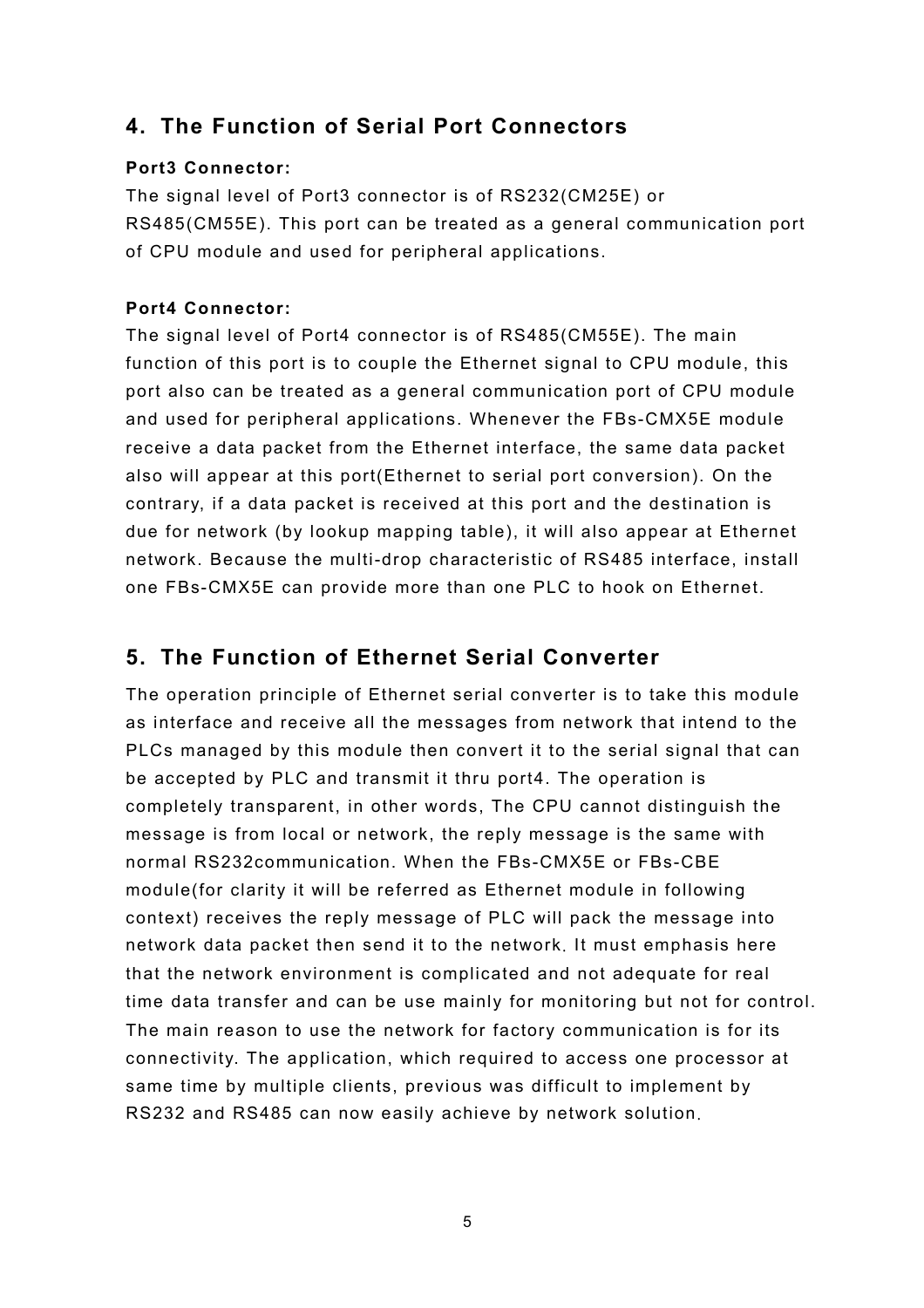## **5.1Application Architecture**

Base on the different requirements of network application this module provides two operating modes –Server Mode and Client Mode. When operates at server mode, the Ethernet module will wait for the message coming from the network. After decode the received message it will send the message thru serial port to the PLC main unit. The reply message from the PLC will intercept by this module and packed into data packet then transmit to the network hence complete a server mode transaction.

When operates at client mode, the Ethernet module will wait for the message coming from the serial port. If the received message is for the PLC located at the remote site connected by network, the Ethernet module will pack the message into data packet for network transmission and send it to network. After send the message to network the Ethernet module will wait for the reply message coming from network, when it receives the reply message it will direct the message to serial port for PLC hence complete a client mode transaction. The network connection of Ethernet module depicted in the figures at following chapter, for clarity, will only be drawn by a direct link. Actually the network interface of the Ethernet module is 10BaseT, which should attach with Hub in order to connect with network.

### **5.1.1 Server Mode**

When operates at server mode, the direct connected single PLC or the stations connected by RS485 are all work at slave mode, which will wait for command message passively and reply the command. Follows are example of server mode application

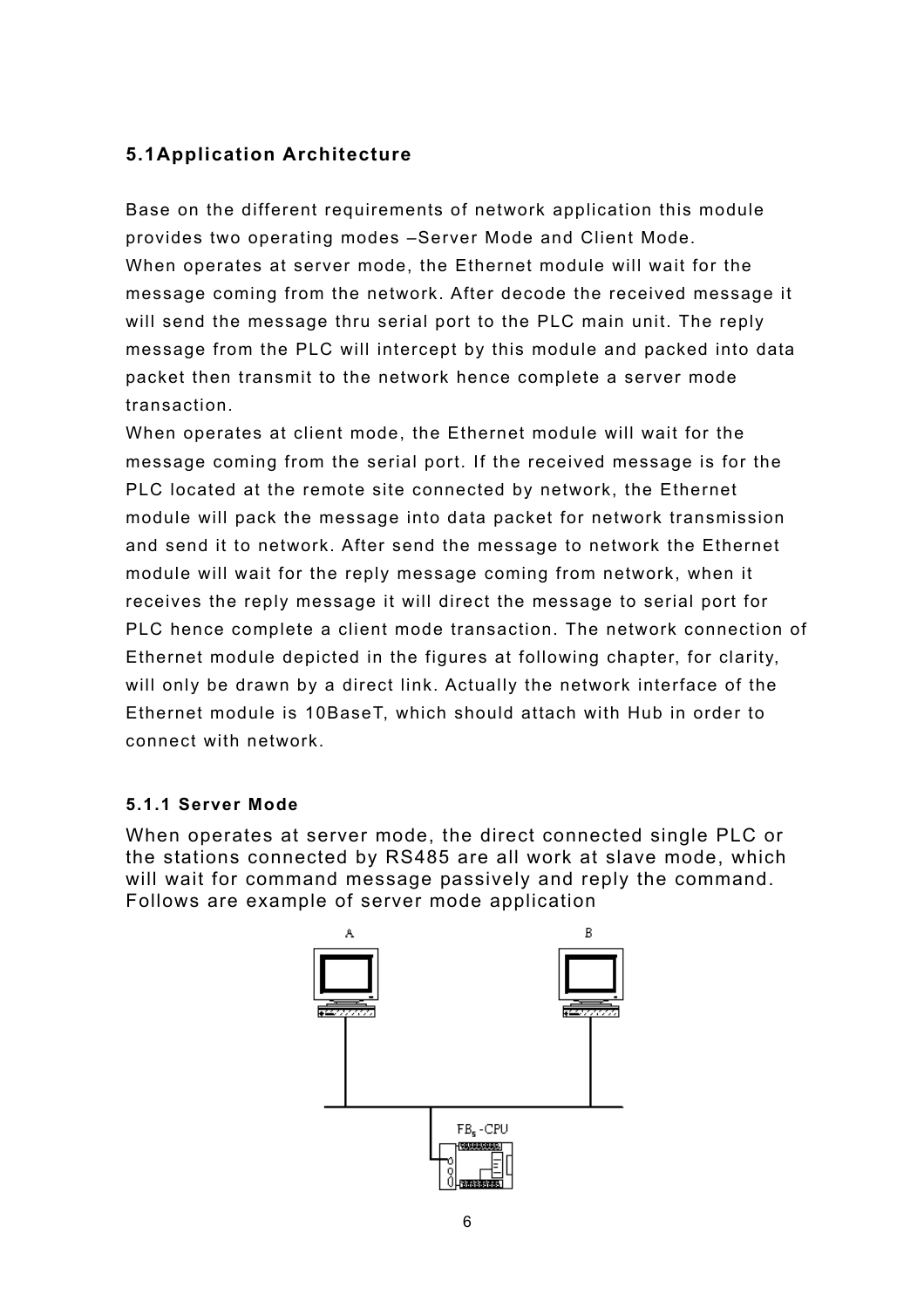The example illustrate on above is the simplest server mode application. Work station A and work station B are master that can send the command message actively to FBs-PLC, Upon receiving the command message, Ethernet module will send the message thru the port4 to FBs-PLC. When there are more than one message intended to send to FBs-PLC, the Ethernet module will save the additional messages into the message queue then send it to FBs-PLC in orders (Must wait for the reply message before send the next command) therefore there will no conflicts.

When work at this mode, there is no need to write any program in PLC for operation.



**Multiple PLC connection**

Under this application architecture, The PLCs connect the Ethernet module with the RS485 interface of port4. The work station A and work station B are master that can send the command message actively to FBs-PLC, Upon receiving the command message from the network, Ethernet module will re-send the message to FBs-PLC thru port4 interface. When the message appears at RS485 line, each PLC will compare the target station embed in message against its own station ID. If the result is true then it will reply according to the command message. The reply message will intercept by the Ethernet module and re-pack then send to the network. When there are more than one message intended to send to FBs-PLC, the Ethernet module will save the additional messages into the message queue then send it to FBs-PLC in orders (Must wait for the reply message before send the next command) therefore will not have conflicts.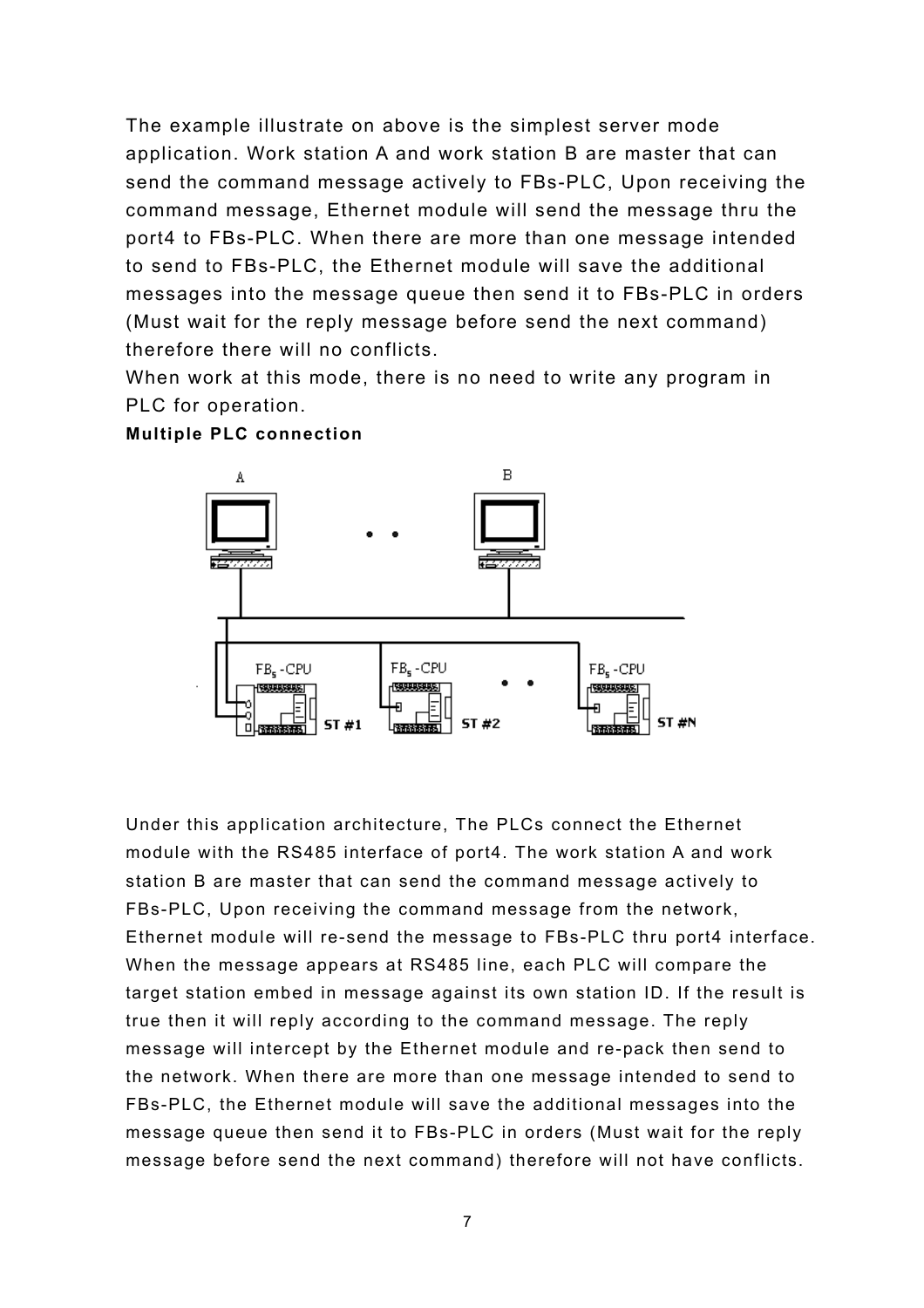When work at this mode, there is no need to write any program in PLC for operation.

### **5.1.2 Client Mode**

While work at client mode, the Ethernet module will wait the command message at port4. When it finds the message is for the PLC station located at remote site(Please refer section 5.3.6 for setting) then it will pack the message according to the content of port mapping table and send it to the network. After that, Ethernet module will keep an eye on network for the reply message. Upon receiving the reply message, the Ethernet module will decode the message then send back to PLC thru serial port hence complete a client mode transaction. When work at this mode, the direct connected single PLC or the master station of PLC LINK connected by RS485 interface are all operated at master mode, which means it use LINK instruction mode0 to send the command actively. The client mode also can be further divided into standard mode and virtual server mode. Explanation as follows

### **5.1.2.1 Standard Client Mode**

When work at this mode, the master PLC connected with Ethernet module can use LINK instruction mode0 send the command message to other PLC. The target PLC that master PLC intend to command can be a local slave PLC connected by RS485 interface to master PLC or a PLC located at remote site with sever mode Ethernet connection. There is a "Station to network address translation table" in the Ethernet module when work at client mode. This table includes the information about the mapping of local station and remote station, the user should set this table according to the actual application deployment (Please refer section 5.3.6 for table setting). While operation, the Ethernet module will constantly inspect the received message, if the station number in the message can be found in the translation table that means the message is going to route to network, the Ethernet module will first replace the station number in message according to the translation table then re-calculate and update the check sum of translated message and encapsulate it in network data packet and finally send it to the network. After received the reply message from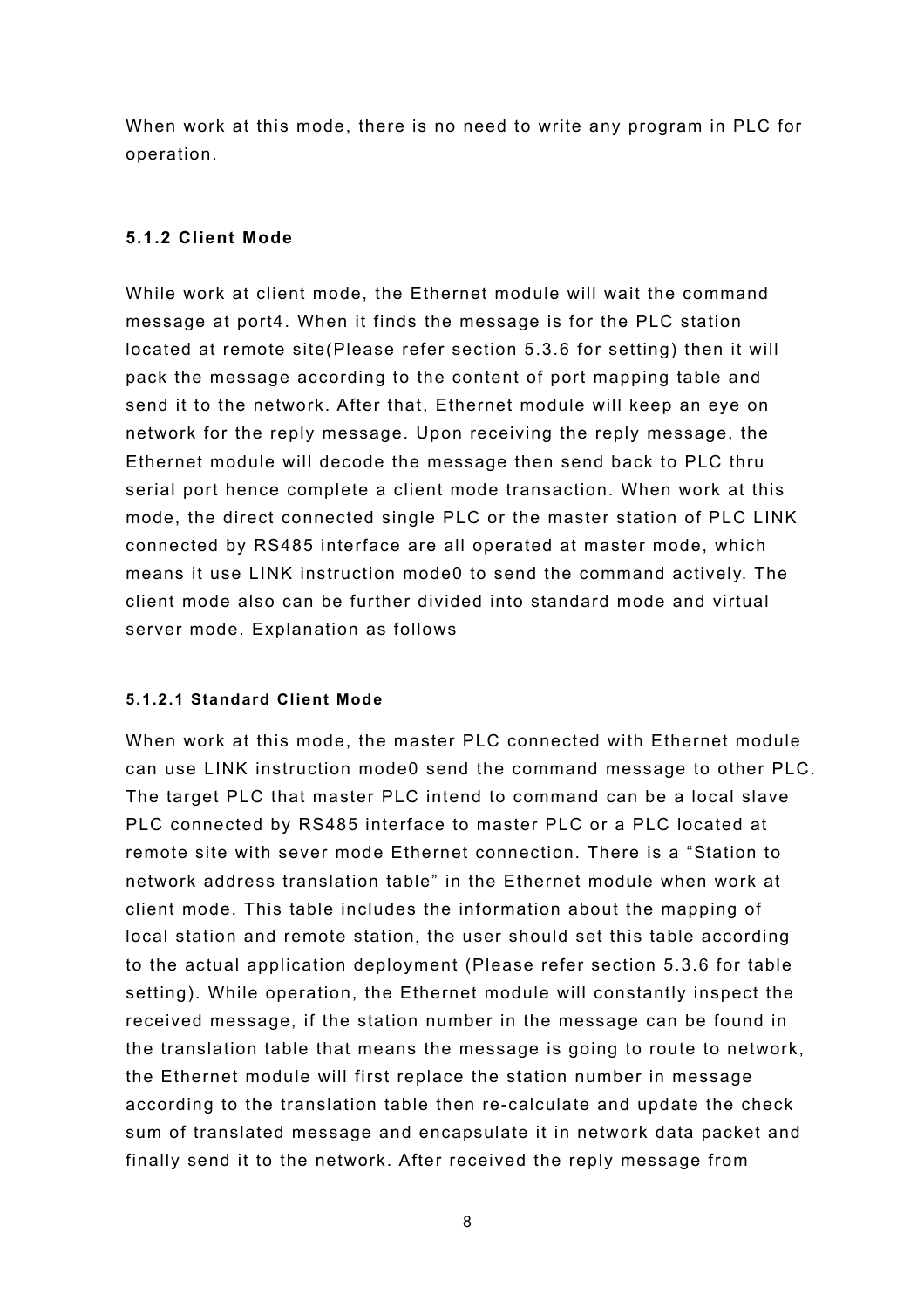network, the Ethernet module will perform the translation of message at the reverse order. First it will replace station number in message to the original station number and then re-calculate and update the check sum of message then send it to serial port. A standard client mode network application is shown as follows.



In the above figure, there are two groups of PLC. The PLCs in each group are linked together by RS485 interface and then attach to an Ethernet module for network accessibility. The station number 1 of group 1 is a master PLC, which not only can access the other PLCs of same group but also can access the PLCs of group 2 with the help of two Ethernet modules bridging. The Ethernet module attached to group 2 PLC is configured as server mode, which means all the PLCs covered by this module are work as slave PLC and wait for the command passively. It must emphasis that the PLCs under standard client mode Ethernet module can't access by other master devices thru network communication. The role of this kind of Ethernet module is very similar to Fire Wall. Only the messages from inside or the corresponding reply messages can be accepted by Ethernet module, other messages will be blocked. The security of client mode operation is very high. Based on the reason described above, the workstation A can only access the PLCs of group 2. It's noted that, from the view point of master PLC, the station number of station #2 of group 2 is not 2, otherwise it can't distinguish it from the local station of #2. This can be overcame by the introduction of translation table.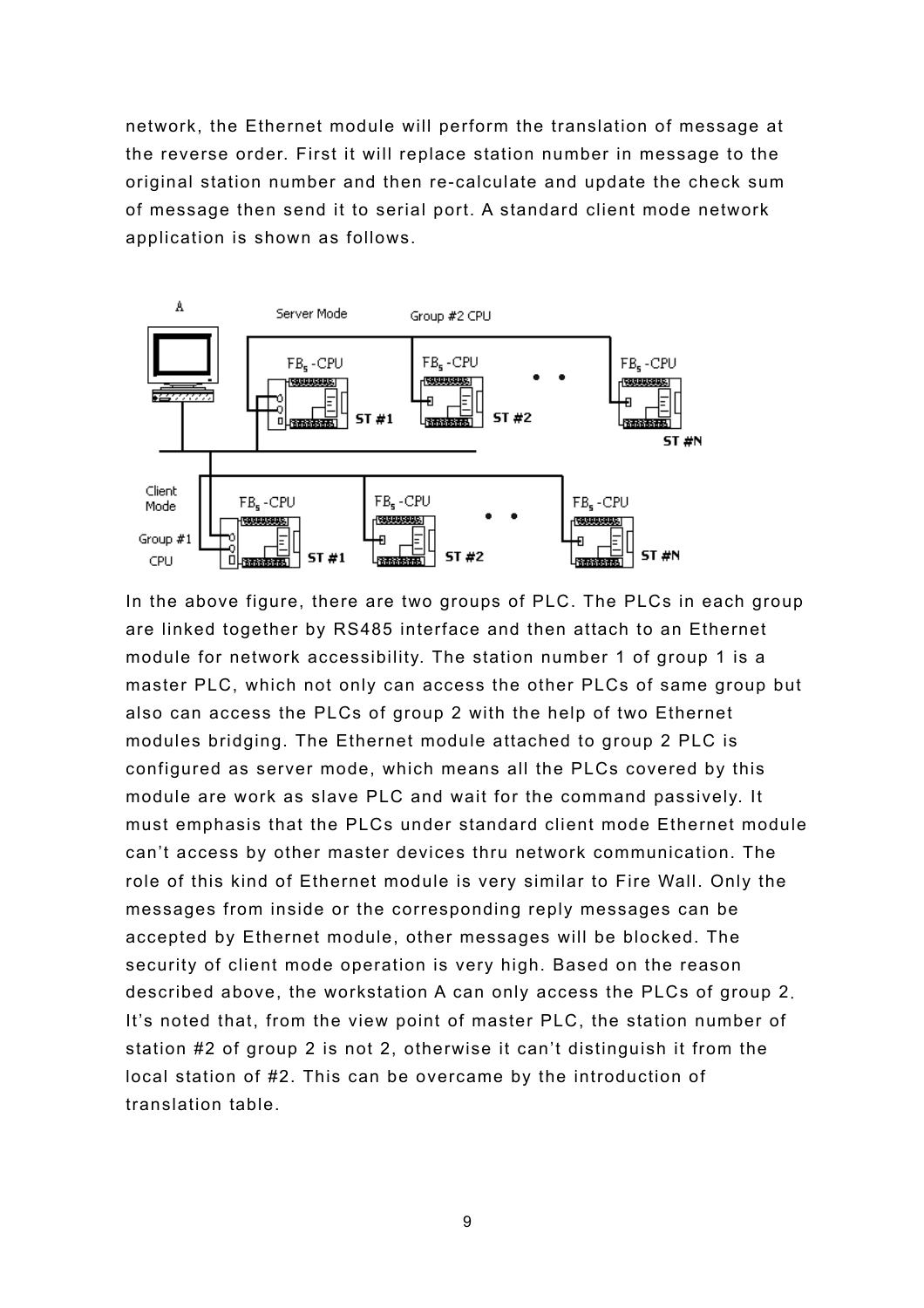#### **5.1.2.2 Virtual Server Mode**

Though high security is the key feature of standard client mode, can't accessed by other devices thru network is also a drawback. To take the balance between the security and connectivity, the Ethernet module provides a virtual server mode to meet the both end. While working at this mode, the Ethernet module emulates a PLC with station number of 255. There are only R0~R1999 can be accessed of this virtual PLC. When the command message is for station 255, the Ethernet module will interpret the message and act upon that message; this is true for all the messages whether it comes from serial port or from network. The Ethernet module act as a medium, the status of PLCs can store in it for outside world access. The outside world can put the command status in it for PLCs access. The virtual server mode is an option for client working mode, which means while act as virtual server the master PLC still can access the slave PLCs that attached to network.

## **5.2 Hardware Installation**

## **5.2.1 DIP Switch Setting**

**5.2.1.1** Termination resistor installation(FBs-CM25E/CM55E) In order to meet the termination requirement of RS485 network, all Ethernet modules equip with a set of built-in termination resistor to ease the field installation. The termination function can be setup by the DIP switch seen from the front cover as follow.



When both switches are at T position, it means termination resistor is in effective. When at N position means no termination resistor attached by this module. When implementation, there are only two modules that located at opposite far side need to terminated. Excessive termination will over load the whole network thus must be avoided.

### **5.2.1.2** Password protection setup

When the password has been entered (enabled), the user will be requested to enter a matched password each time when perform the configuration via configuration utility 'ether\_cfg.exe'. In other words, in case the user forget the password then he/she no longer can modify the module's configuration. To prevent this situation from occuring, there also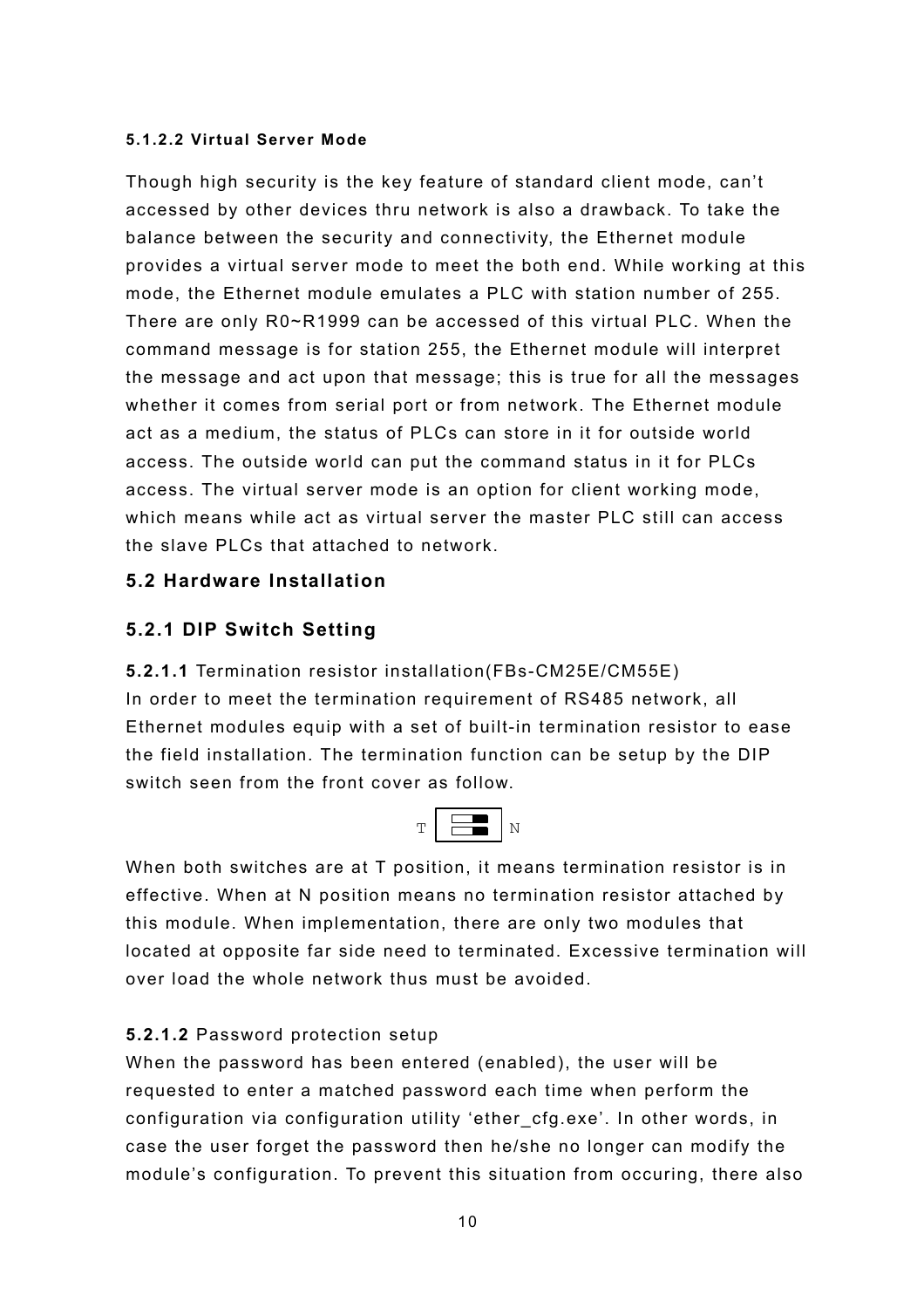provides a jumper to disable the password protection temporary. This jumper can be accessed only when the module's plastic cover is removed. The relative location of jumper is depicted at follow:



When the jumper cap of JP1 is at upper position (linked by white line), the password protection is disabled. The jumper cap should put in the lower position when under normal operation.

## **5.2.2 Cable Wiring**

## **Serial port connectors:**

Please refer Appendix A, B for the Port3, Port4 signal description.

## **Network connector:**

The connector type of FBs-CM25E/55E is Euro 4pin plug connector while FBs-CBE board is RJ-45.

Please use the CAT5 UTP (un-shielded twisted pair) cable for network connection. The best recommendation is using the CAT5 STP(shielded twisted pair) cable。

The wiring of cable to network connector is listed as below.

| Signal | Wire Color   | Euro-4 Pin | $RJ-45$ | <b>Direction</b>    |
|--------|--------------|------------|---------|---------------------|
| $TX+$  | White-Orange |            |         | Output $\leftarrow$ |
| TX-    | Orange       |            |         | Output $\leftarrow$ |
| $RX+$  | White-Green  |            |         | $Input \rightarrow$ |
| $RX -$ | Green        |            |         | $Input \rightarrow$ |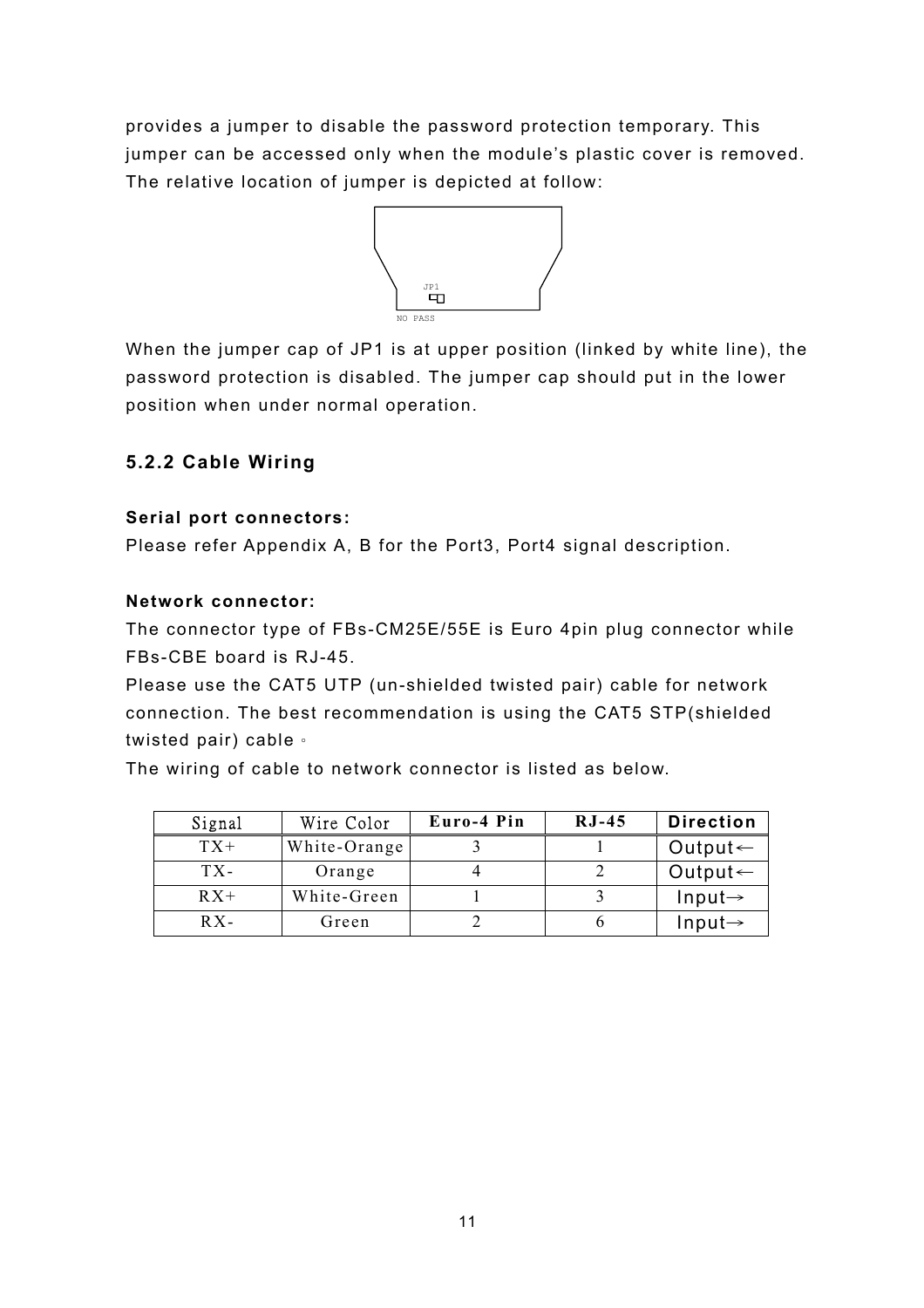## **5.3 Software Configuration**

### **5.3.1 Configuration Software and its Function**

There is a accompany software "Ether cfg.exe" to aid the configuration of Ethernet module. This software is a windows-based software and has following functions:

**Basic module Information setup**- Includes IP (Network address), gateway, netmask, baud rate, operating mode, module name, module description.

**Security setup**- Setup authorized IP. With this function, only the command message issue by the host with authorized IP can be accepted by Ethernet module. Hence can prevent the unintended access and keep the system secure. There are 10 set of IP group can be set. Each group can contain one or more consecutive IPs.

**Local station to remote station mapping**- The operating of FBs-PLC networking is purely transparent. When access the remote slave PLC by executing the LINK instruction of mode0 and with the help of Ethernet module, the master PLC does not know the remote PLC is connected by network. In other words, the maximum number of slave station is still 254. When Ethernet module work at client mode, in order to translate the local station into remote station, must first setup the translation table. Considering the convenience for variety application, there are three methods can be used to setup the network configuration.

**Setup by local area network** – This is the most convenient method for network configuration. When operating, the configuration software will scan all the Ethernet modules attached to the network. All the scanned Ethernet modules will be shown in the table on the screen with the regarded basic information. The user can pick the Ethernet module to be editing directly from the screen. Considering the security, we can set the password to prevent the unintended access. Please refer section 5.3.5 for detail explanation.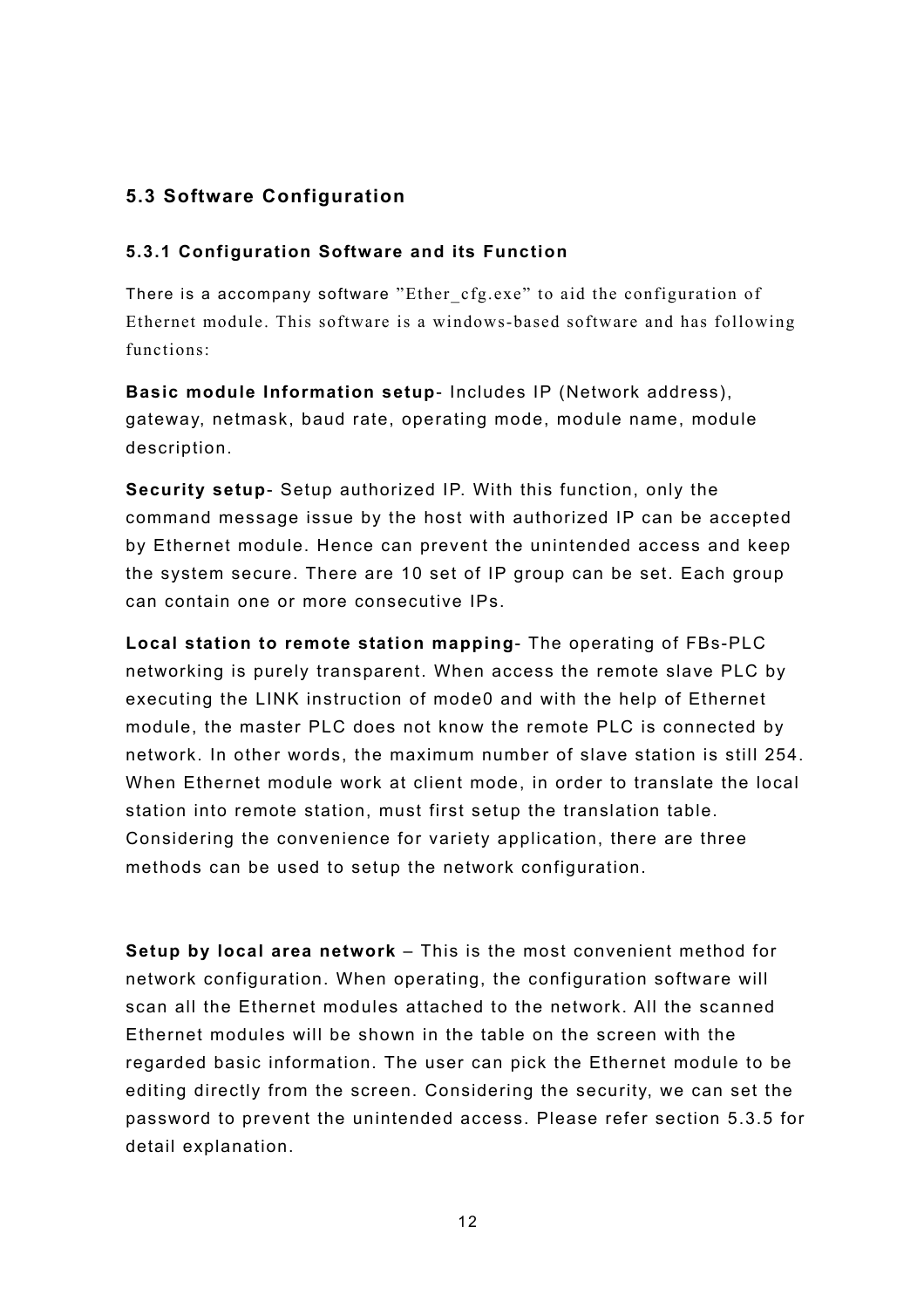**Setup by Internet** – With this method can setup the network configuration thru Internet. Most often is used to setup the station mapping or authorized IP. While use this method, can only setup one Ethernet module at a time and must specify the IP address of Ethernet module to be edited. Considering the security, can set password to prevent the unintended access. Please refer section 5.3.4 for detail explanation.

## **5.3.2 Configuration thru Local Area Network**

Step 1. Use the network cable to connect the Ethernet module and Hub. Step 2. Connect the PC to network and execute the software - Ether cfg.exe. Use the mouse click the 'Intranet' option in the 'Configuration Channel' group box, then the screen changes to

| S Ethernet adaptor Configuration<br>File About<br>Configuration Channel<br>C Intranet C Internet C RS232 |                  |              |         | $\Box$ |
|----------------------------------------------------------------------------------------------------------|------------------|--------------|---------|--------|
| IP Address/Name                                                                                          | Ethernet Address | OP Mode      | Comment | Seq.   |
|                                                                                                          |                  |              |         |        |
|                                                                                                          |                  |              |         |        |
|                                                                                                          |                  |              |         |        |
|                                                                                                          |                  |              |         |        |
|                                                                                                          |                  |              |         |        |
|                                                                                                          |                  |              |         |        |
| Properties                                                                                               |                  | Scan Map<br> | Exit    |        |

Click the 'Scan Map' button then start the scanning of Ethernet module. All the modules detected will be shown in the table. The remaining procedures will be left until section 5.3.4.

### **5.3.3 Configuration thru Internet**

Step 1. Connect the Ethernet module and Hub with twisted Ethernet cable.

Step 2. Connect the PC to network and execute the network configuration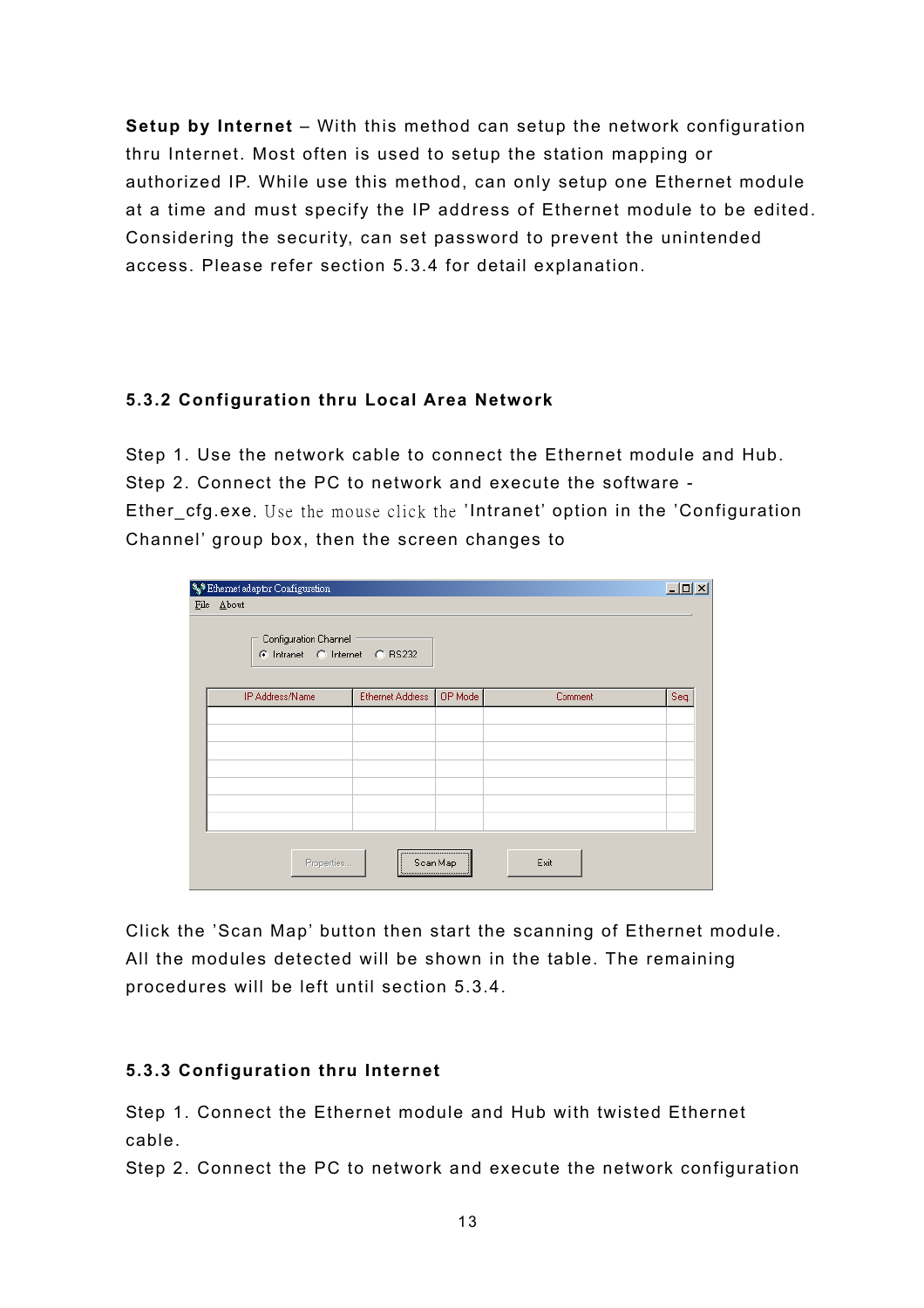software - ether\_cfg.exe. Use the mouse point to the 'Internet' option buttons within the 'Configuration Channel' group box and click it then the screen will be shown as below

| Configuration Channel | C Intranet C Internet C RS232 |         | Remote IP: | please set ip here |      |
|-----------------------|-------------------------------|---------|------------|--------------------|------|
| IP Address/Name       | <b>Ethernet Address</b>       | OP Mode |            | Comment            | Seq. |
|                       |                               |         |            |                    |      |
|                       |                               |         |            |                    |      |
|                       |                               |         |            |                    |      |
|                       |                               |         |            |                    |      |
|                       |                               |         |            |                    |      |
|                       |                               |         |            |                    |      |

At this time can input the remote IP address of the Ethernet module desired for configuration. After click the 'Get Map' button, it will start to connect Ethernet module. When the connection is established will show the information regard the connected Ethernet module in the table at the middle of window.

## **5.3.4 Common Data Setup**

Whenever the connection is established, it will show the information regard the connected Ethernet module in the table at the middle of window, no matter what the connection method is selected.

|            | S Ethernet adaptor Configuration                       |                         |         |                               |      |
|------------|--------------------------------------------------------|-------------------------|---------|-------------------------------|------|
| File About |                                                        |                         |         |                               |      |
|            | Configuration Channel<br>C Intranet C Internet C RS232 |                         |         | Remote IP: please set ip here |      |
|            | IP Address/Name                                        | <b>Ethernet Address</b> | OP Mode | Comment                       | Seq. |
|            |                                                        |                         |         |                               |      |
|            |                                                        |                         |         |                               |      |
|            |                                                        |                         |         |                               |      |
|            |                                                        |                         |         |                               |      |
|            |                                                        |                         |         |                               |      |
|            |                                                        |                         |         |                               |      |
|            | Properties                                             |                         | Get Map | Exit                          |      |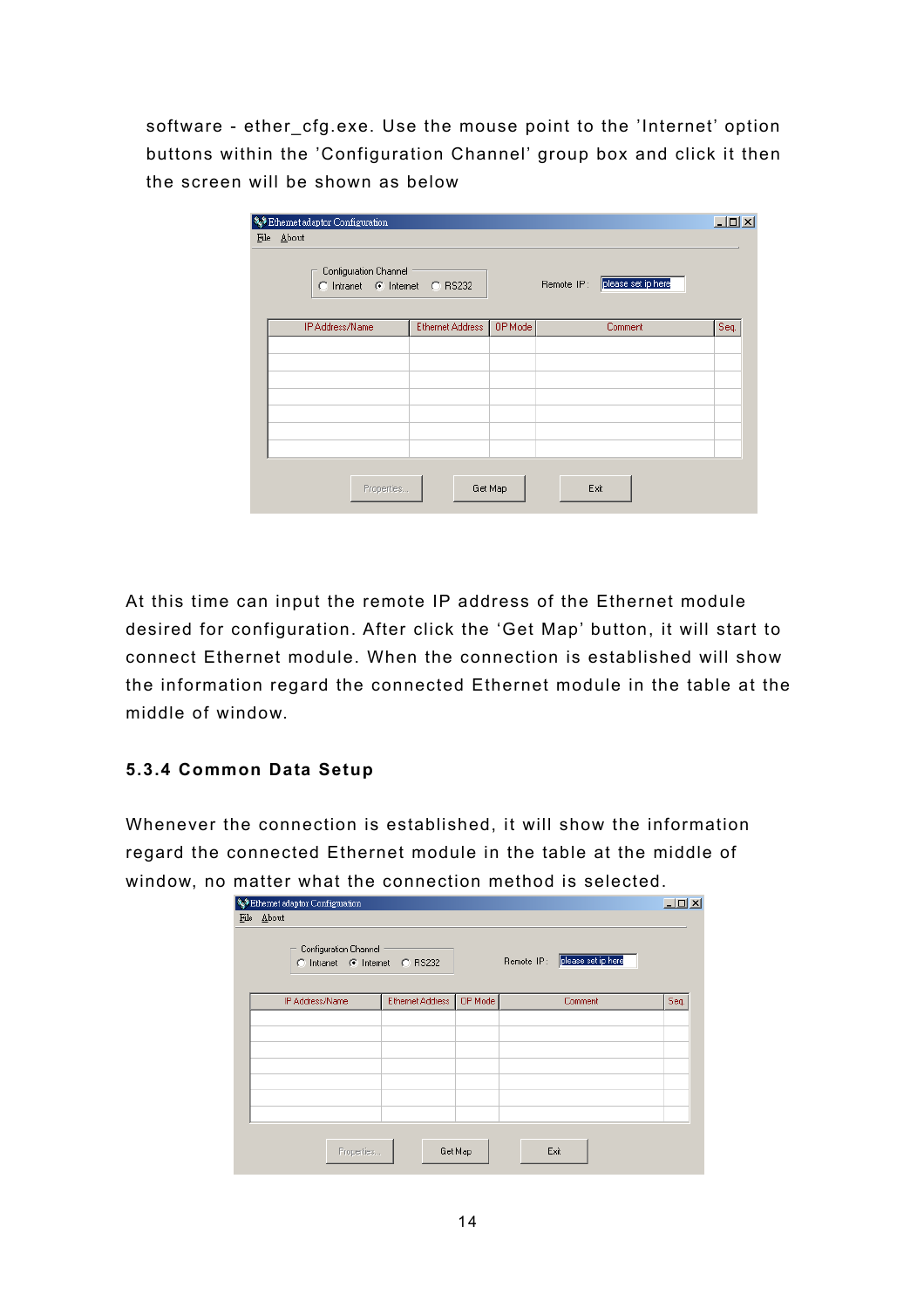At that time, can double click the line where the desired Ethernet module is located or single click the line and click 'Properties..' button to perform the configuration. If password not setting or correct password were entered will show the screen as below

| Adaptor's Properties       |             |                                  |                     | $  $ $  $ $\times$ $ $ |
|----------------------------|-------------|----------------------------------|---------------------|------------------------|
| Firmware Version: 2.0      | Import      | Export                           |                     |                        |
| General                    | Password    | Access Control                   | Misc.               |                        |
|                            |             | Remote Config. Enabled $\square$ |                     |                        |
| IP Address:                | 192.168.1.3 |                                  | Advance Setup       |                        |
| Subnet Mask: 255.255.255.0 |             | Operation Mode: Server           |                     |                        |
| GateWay:                   | 192.168.1.1 | Protocol:                        | Fatek               |                        |
| Host Name:                 | Inoname     | Baud Rate:<br>Parity: Even       | 9600<br>Data Bit: 7 |                        |
| Comment:                   | Inot init   |                                  |                     |                        |
|                            |             |                                  |                     |                        |
|                            | <b>OK</b>   | Cancel                           |                     |                        |

Follows are the description of each field shown in above

**Firmware Version**: Denotes the software version of Ethernet module for configuration.

**IP Address**: IP address of Ethernet module for configuration.

**Subnet Mask**: Subnet mask of Ethernet module for configuration. **Gateway**: The IP address of gateway for Ethernet module for configuration.

**Host Name**: For documentation, can be used to distinguish Ethernet module. At most can consist of 11 characters.

**Comment**: For documentation, can be used to distinguish Ethernet module. At most can consist of 21 characters.

**Operation mode**: Client or server mode selection.

**Protocol**: There are two communication protocols were supported in this module. **Modbus/TCP** or **Fatek**. **Modbus/TCP** can be choosed only when the operation mode is set to Server mode while the Fatek mode can be used in both modes.

**Baud Rate(CM25E/CM55E)**: Communication speed between Ethernet module and PLC with9600, 19200, 38400,57600,115200,230400 bps six options。

**Remote Config. Enabled**: For security, when this option is checked will allow the configuration thru the Internet. It must be checked when intent to configure the network configuration according to the method described in section5.3.4. It's strongly recommended to set the password when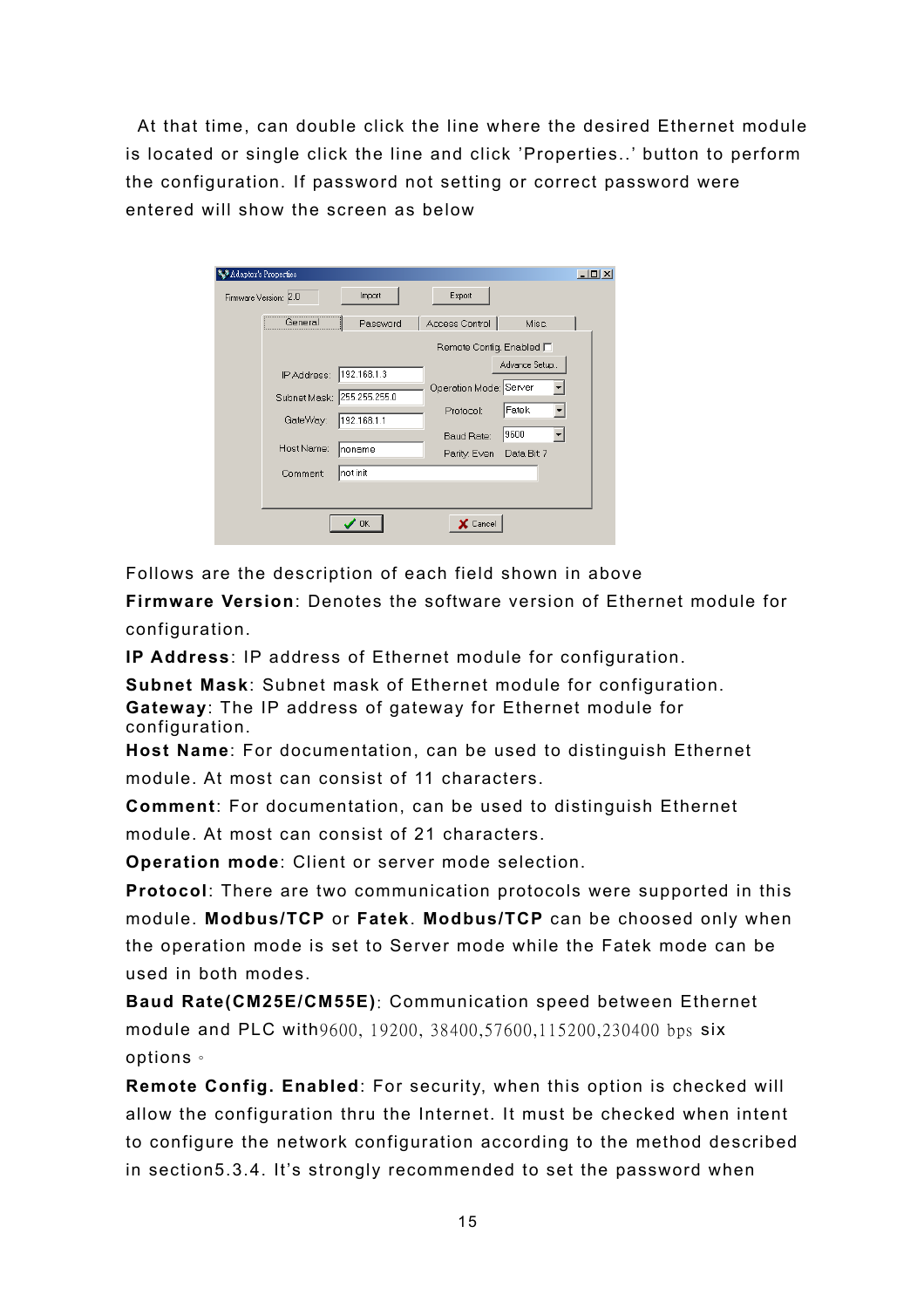enable the remote configuration to prevent the leakage of security hole. Please leave this option un-checked if remote configuration is not necessary.

**Import-Export button**: Can use the Export function to save entire setup data of Ethernet module to file or use the Import function to retrieve the setup data stored in file to ease the editing job of configuration.

The contents enclose in the box at below can be skipped for the beginner

Advanced Setup: This setting can only need to be performed when at server mode, click 'Advance Setup' button to start setup and the screen will be shown

| Advance Setup                           |                           |
|-----------------------------------------|---------------------------|
| Message Time out:<br>Transaction delay: | 130<br>(x10ms)<br>(x10ms) |
| <b>OK</b>                               | X Cancel                  |

**Message Time Out**: The time-out time for PLC, the default setting is 300ms. Ethernet module will wait for the same amount time of this field before the PLC can reply the command message.

**Transaction delay**: The minimal delay time for Ethernet module to send the next command message after it receives a reply message from PLC. The default setting is 0ms. This setting is used for the applications that connect multiple PLCs with diverse scan time by RS485.

## **5.3.5 Security Setup**

For security of Ethernet module operation, besides the disable/enable control of remote configuration, also provides following measures to work with

**Password Protection**- Continues from last screen, click the 'Password' tab to set the password. The screen changes to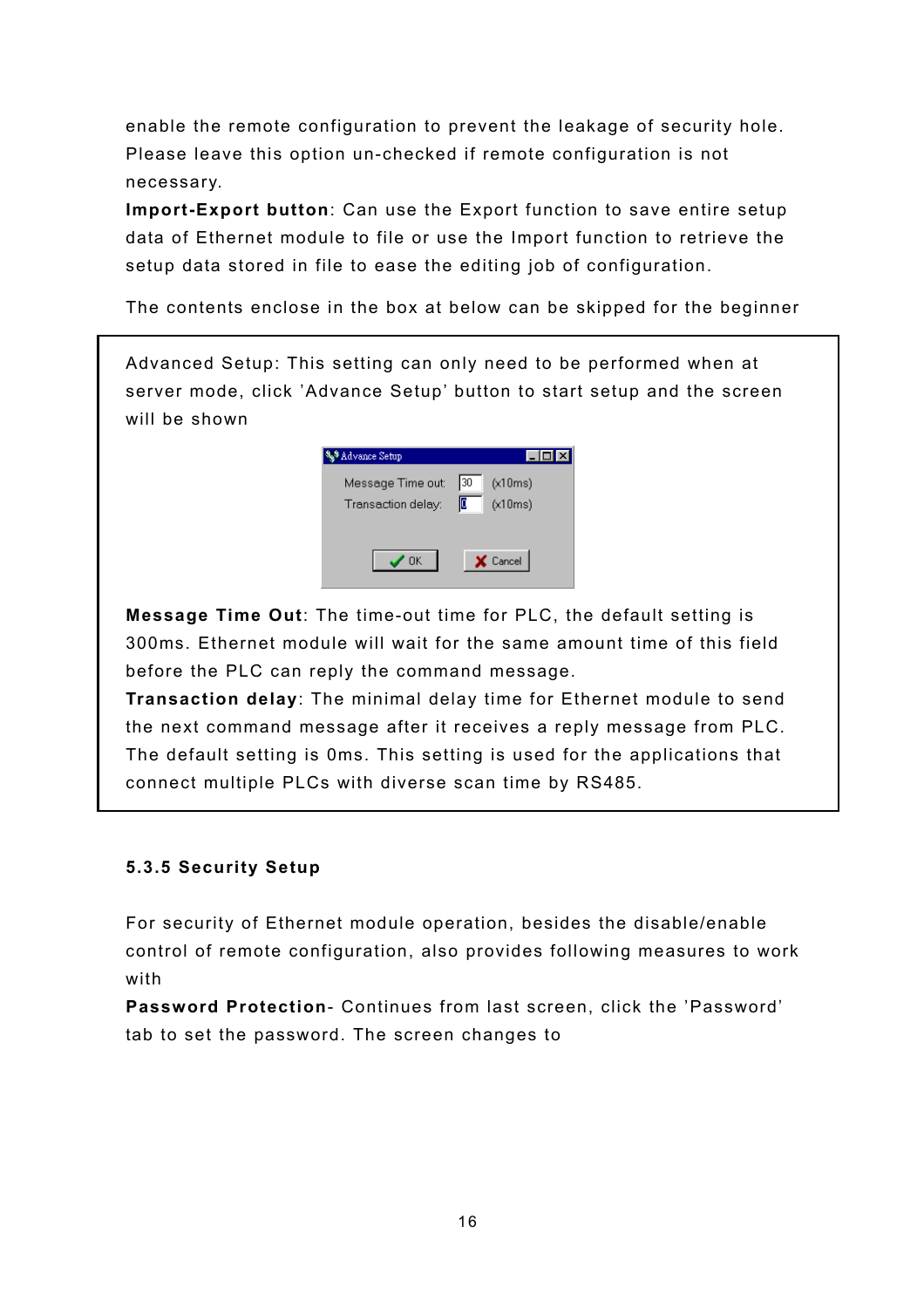| General | Password                      | Access Control | Misc. |
|---------|-------------------------------|----------------|-------|
|         | Change Password               |                |       |
|         | Current Password: No Password |                |       |
|         | New Password:                 |                |       |
|         | Confirm Password:             |                |       |
|         |                               |                |       |
|         | Change                        | Remove         |       |
|         |                               |                |       |

Please input the new password at 'New Password' and 'Confirm Password' edit field and click the 'Change' button to complete the setting of new password. Please click the 'Remove' button if password protection is not necessary.

**The setting of access right**- Use the setting of authorized IP to prevent the illegal access of data. After click the 'Access Control' tab, the screen changes to

| General  | Password               | Access Control | Misc. |
|----------|------------------------|----------------|-------|
| Grant IP |                        |                |       |
|          |                        |                |       |
|          | <b>Base IP Address</b> | size           |       |
|          |                        |                |       |
|          |                        |                |       |
|          |                        |                |       |
|          |                        |                |       |
|          |                        |                |       |
|          |                        |                |       |
|          |                        |                |       |
|          |                        |                |       |

Move the cursor to the 'Grant IP' table and click the right mouse button then the screen will appear a pop-up menu as shown below



Click 'Add' to add one set of authorized IP. Click 'Del' to delete a set of authorized IP. Click 'Edit' to modify an existed authorized IP data. After click the 'Add' function the screen changes to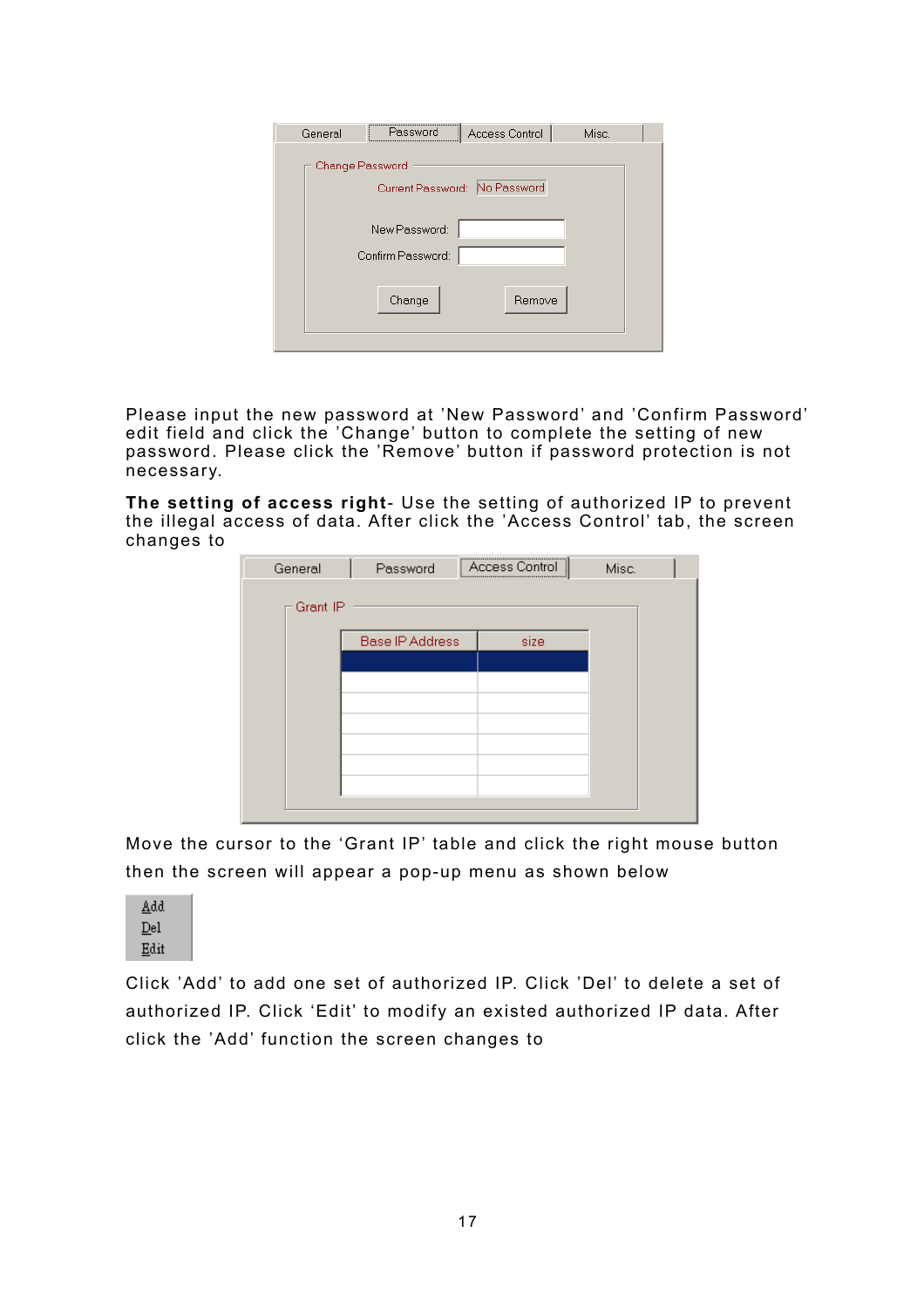| Access Permited IP      |  |
|-------------------------|--|
| Grant IP: 1.1.1.1       |  |
| Group Size: 1           |  |
| X Cancel<br>$\sqrt{0K}$ |  |

With this dialog to define a set of consecutive authorized IP addresses. Please input the first IP address of the consecutive IP addresses in the 'Grant IP' field and input the size of IP addresses in 'Group Size' filed.

## **5.3.6 Station & IP mapping Setup**

This setting can only need to perform when Ethernet module is work at client mode. When the working mode is set to client mode the basic configuration data page changes to

| Adaptor's Properties       |                              |                                  |                     | $-10x$ |
|----------------------------|------------------------------|----------------------------------|---------------------|--------|
| Firmware Version: 2.0      | Import                       | Export                           |                     |        |
| General                    | Password                     | Access Control                   | Port Mapping 1 ▶    |        |
|                            |                              | Remote Config. Enabled $\square$ |                     |        |
| IP Address:                | 192.168.1.3                  |                                  |                     |        |
| Subnet Mask: 255.255.255.0 |                              | Operation Mode: Client           | ▼                   |        |
| GateWay:                   | 192.168.1.1                  | Protocol:                        | Fatek               |        |
| Host Name:                 | noname                       | Baud Rate:<br>Parity: Even       | 9600<br>Data Bit: 7 |        |
| Comment:                   | not init                     |                                  |                     |        |
|                            |                              |                                  |                     |        |
|                            | $\boldsymbol{\checkmark}$ ok | X Cancel                         |                     |        |
|                            |                              |                                  |                     |        |

It has an additional 'Port Mapping' tab when compare with server mode, after click the 'Port Mapping' tab the screen changes to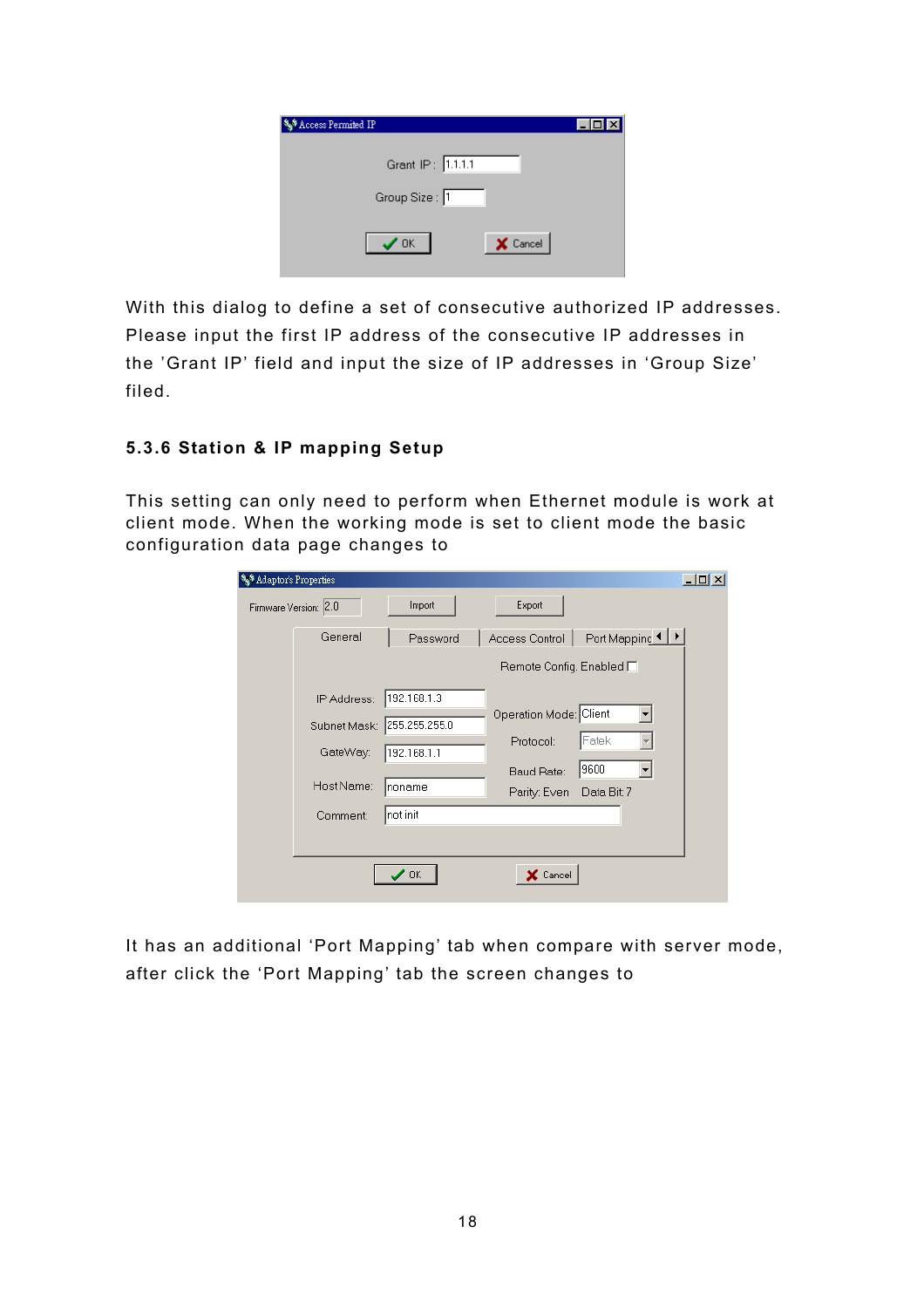| Password |           |  | Access Control | Port Mapping          |           | Misc. |  |
|----------|-----------|--|----------------|-----------------------|-----------|-------|--|
|          | Local     |  |                | Remote                |           |       |  |
|          | Station # |  |                | <b>IP Address</b><br> | Station # |       |  |
|          |           |  |                |                       |           |       |  |
|          |           |  |                |                       |           |       |  |
|          |           |  |                |                       |           |       |  |
|          |           |  |                |                       |           |       |  |
|          |           |  |                |                       |           |       |  |

Move the cursor to the table locating in the center of window then click the right mouse button then the screen appears a pop-up menu as shown below



Click 'Add' to add one station mapping data. Click 'Del' to delete a station mapping data. Click 'Edit' to modify an existed station mapping data. After click the 'Add' command the screen changes to

| Port mapping entry       |  |
|--------------------------|--|
| Local Station: 0         |  |
| Remote Station:  1       |  |
| Remote IP: 1.1.1.1       |  |
| Group Size: [1           |  |
| X Cancel<br>$\bigvee$ OK |  |

Following are the description of each field shown in above

**Local Station**: The station number of local PLC

**Remote Station**: The station number of remote PLC

**Remote IP**: The IP address of Ethernet module connected by the remote PLC.

**Group Size**: With execute this dialog once can define a group of station mapping, for example, if we want to map the local PLC station number 20~29 to remote PLC station10~19 and the IP Address of remote Ethernet module is 192.168.1.3 then can set the Local Station to 20, Remote Station to 10, Group Size to 10, Remote IP to 192.168.1.3. The Ethernet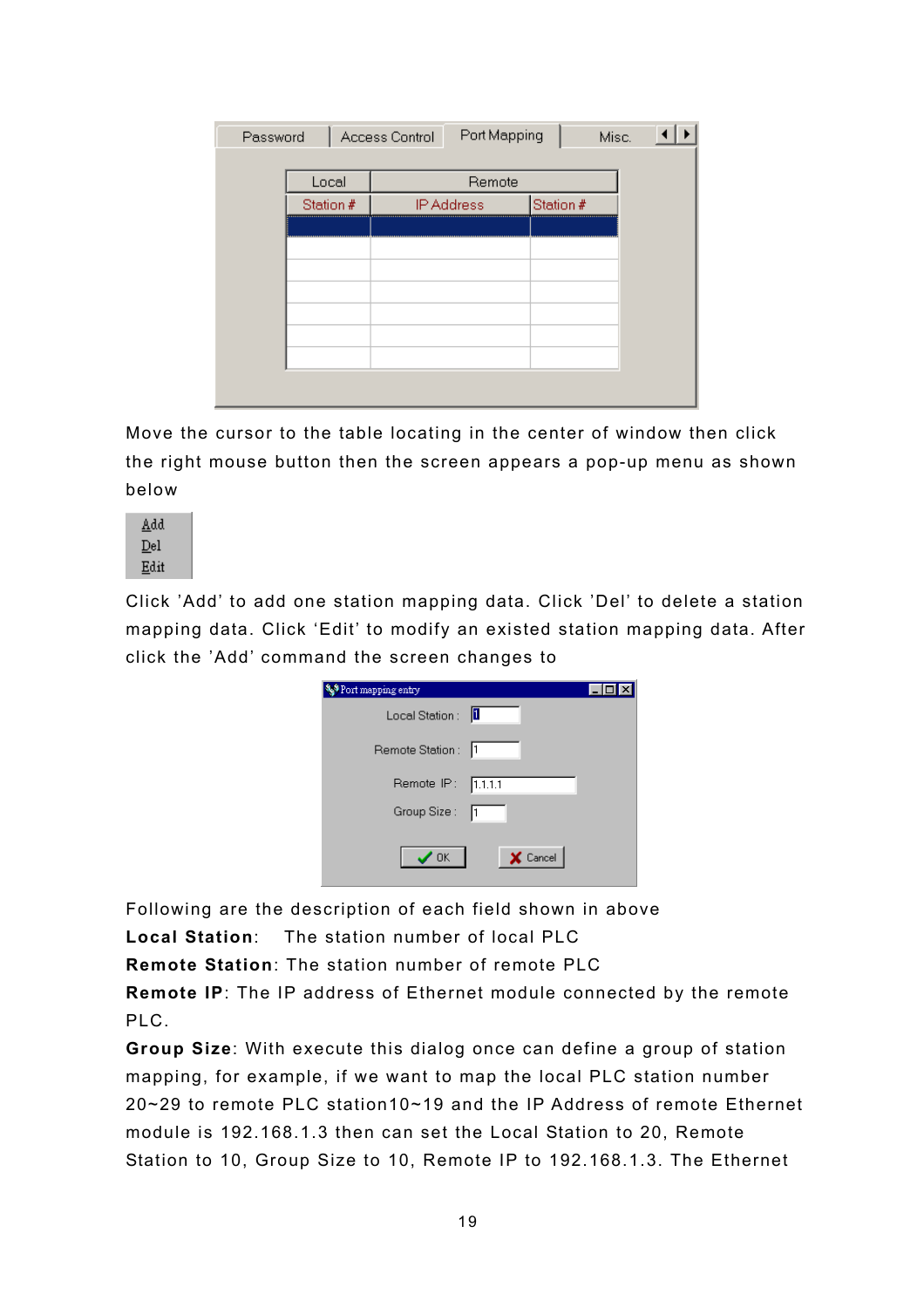module can provide at most 19 groups of station mapping.

| General | Password            | Access Control               | Misc. |
|---------|---------------------|------------------------------|-------|
|         |                     |                              |       |
|         | 500<br>Major Port:  |                              |       |
|         | Second Port:<br>500 | (Valid only for UDP Message) |       |
|         |                     |                              |       |
|         |                     |                              |       |
|         |                     |                              |       |
|         |                     |                              |       |
|         |                     |                              |       |

#### **5.3.7 Service Port Setup**

The Ethernet module when work either in TCP or UDP server mode should be assigned a service port number for client access. The default port number for FBs series Ethernet module is port 500. If the user want to change the port number can click the 'MISC' tab and change the Major port field to desire port number. Second port field provides the UDP working mode the opportunity to have dual service port number, one is port 500 the other is port number appear in Major port field.

## **5.3.8 Update Configuration**

When finish the editing of configuration data, please click the 'OK' button of the "adaptor's properties" window to update the Ethernet module. When finish the update and without error, the screen will change to main window and ready for configuration of another Ethernet module.

## **5.4 Procedures to change the configuration**

Now summarize the procedures to change the network configuration at below.

- Step 1. Choose the connection method. If Local area network refer section 5.3.2 . If Internet refer section 5.3.3 .
- Step 2. Edit the basic network data, please refer section 5.3.4 .
- Step 3. Setup the password (optional), please refer section 5.3.5 .
- Step 4. Setup the authorized IP (optional), please refer section 5.3.5 .
- Step 5. Setup the mapping of local and remote station and IP address

(Only client mode required), please refer section 5.3.6 .